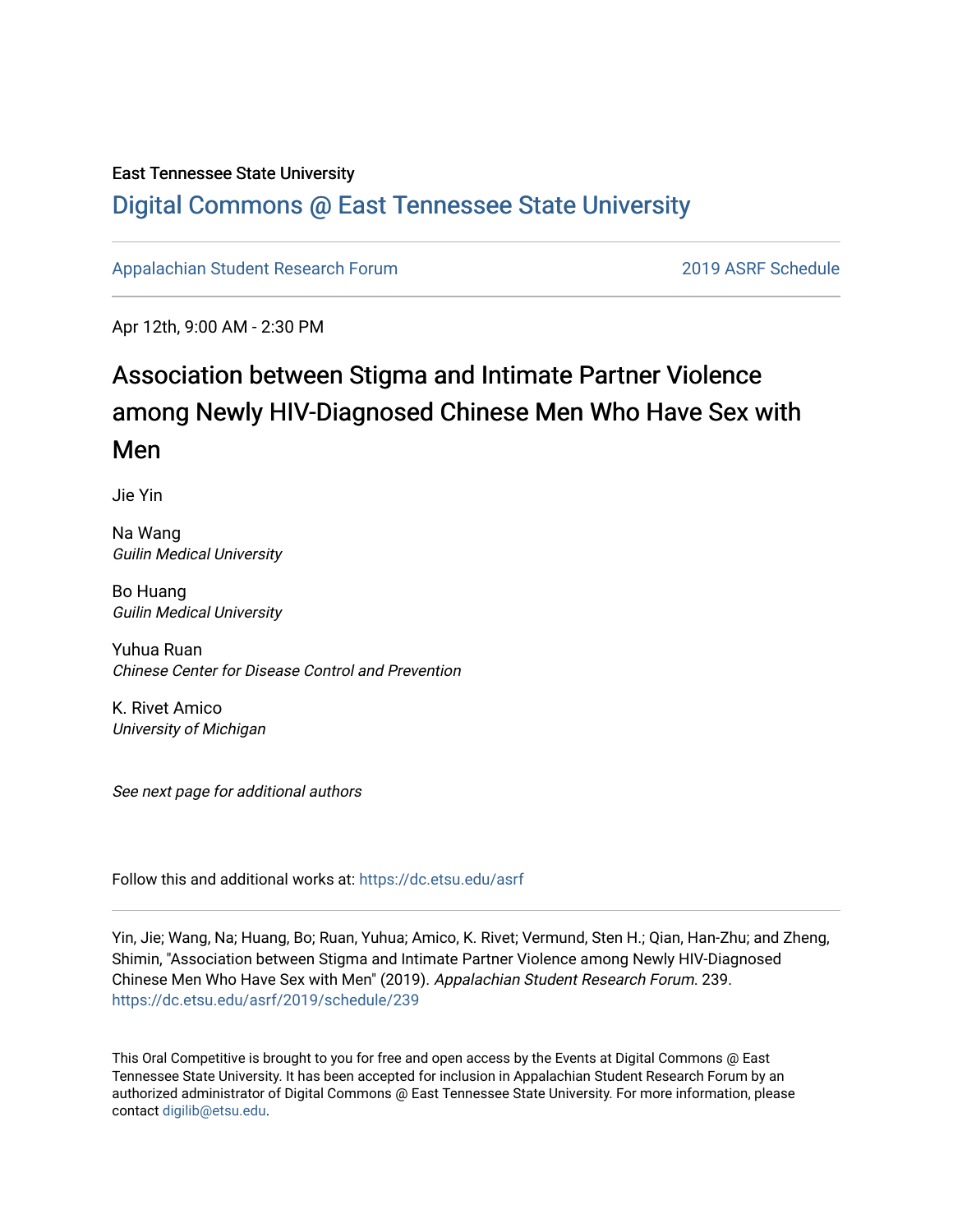### Author Names

Jie Yin, Na Wang, Bo Huang, Yuhua Ruan, K. Rivet Amico, Sten H. Vermund, Han-Zhu Qian, and Shimin Zheng